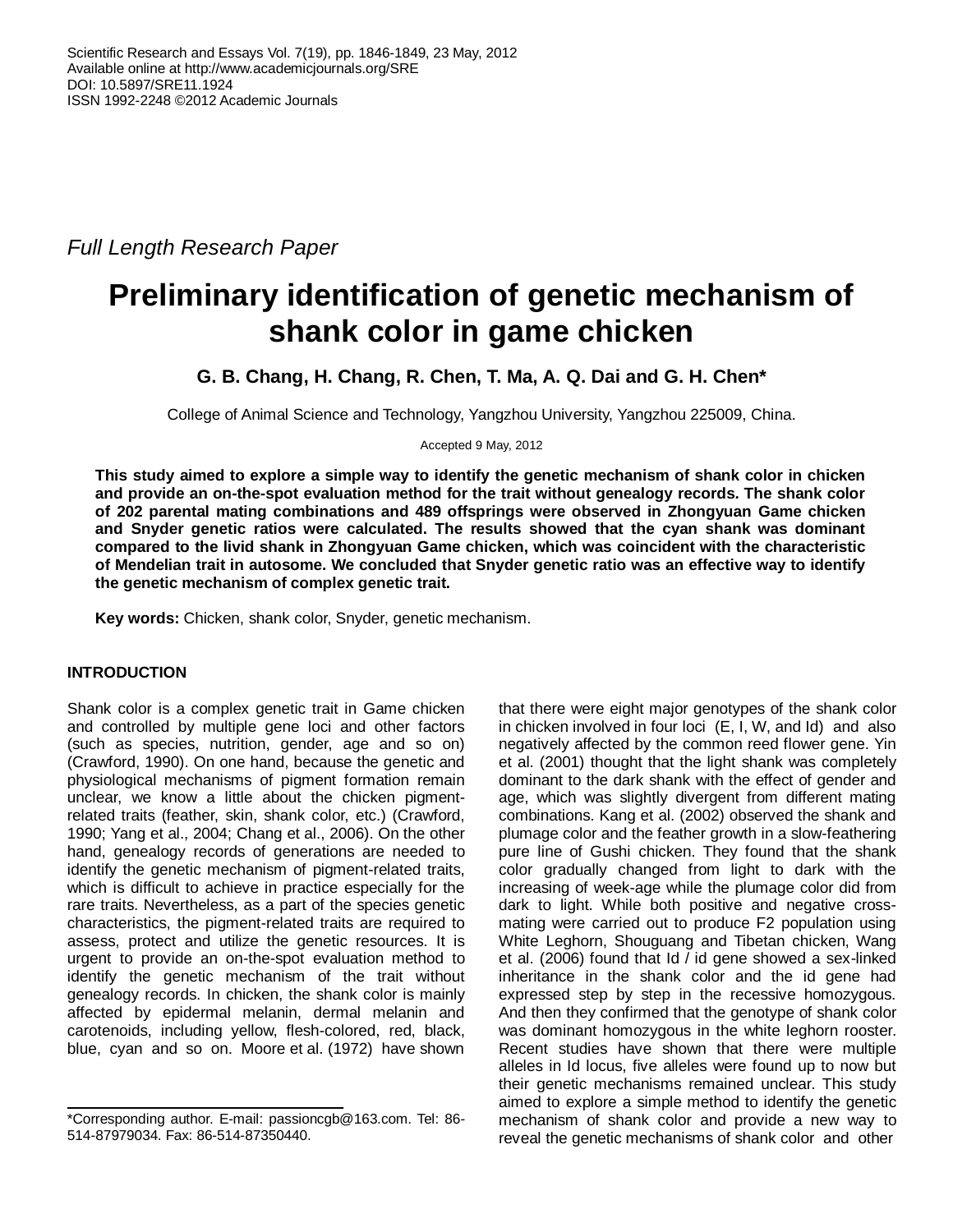| <b>Parental combination</b> | <b>Number</b> | <b>Offspring</b> |            |       |  |  |
|-----------------------------|---------------|------------------|------------|-------|--|--|
|                             |               | Livid shank      | Cyan shank | Total |  |  |
| LividxLivid                 | 28            | 48               |            | 48    |  |  |
| LividxCyan                  | 79            | 81               | 109        | 190   |  |  |
| CyanxCyan                   | 95            | 35               | 216        | 251   |  |  |
| Total                       | 202           | 164              | 325        | 489   |  |  |

**Table 1.** Primary observation on shank color of Zhongyuan Game chicken.

Mendelian traits in the Game chicken as well as the wild animal population. It is true that the method of trait separation and dominant inheritance initially revealed by Snyder and Fisher is still one of the fundamental laws widely used in the population genetics theory. Herein, it was an exploration and attempts to discuss the genetic mechanism of shank color in the balance population with Snyder genetic ratios, which would provide bases to protect the genetic diversities effectively.

#### **MATERIALS AND METHODS**

#### **Animals**

In this study, 202 pairs of Zhongyuang Game chicken parents were selected and divided into three types of mating combination to produce the offsprings (Table 1).

#### **Snyder genetic ratio**

**Definition:** In the Hardy-Weinberg equilibrium population, the proportion of recessive offspring is the ratio of the frequency of recessive gene to the value plus 1 in the mating system of the dominant type with the recessive type (D×R), while it is the square of the former in the mating system of the dominant type with the dominant type (D×D).

 $D \times R$ : S1=q/(1+q) D×D:  $S2=q^2/(1+q)^2$ 

Where q = frequency of recessive gene;  $D =$  the individual of dominant type;  $R =$  the individual of recessive type.

Omitting the certification, the concrete steps are available in Wright (1953).

**Application:** When the genetic approach of the relative trait is unknown, an assumption is proposed with the relationship of dominant and recessive. Under this assumption, the frequency of recessive gene and Snyder genetic ration are calculated with the actual observation. According to this ratio, the number of the dominant and recessive individuals is deduced from two kinds of mating system respectively. Finally, the number is compared with the actual number and a suitability test is made to accept the assumption or not.

**Requirement:** The phenotypes are known for parent-child generations.

#### **RESULTS**

In our experiment, we obtained 489 progeny chickens in all and then observed the phenotypes (livid or cyan shank) and numbers for two generations respectively (Table 1). We found that there was no individual with cyan shank in the mating system of Livid×Livid.

According to the above phenotypic data, we proposed the following two assumptions to calculate the Snyder genetic ratios respectively.

**Assumption 1:** Livid shank is dominant; cyan shank is recessive.

$$
q = \sqrt{R} = \sqrt{[(95 \times 2) + 79 + 325] \div [(2 \times 202) + 489]} = 0.816
$$
 (1)

$$
E(S_1) = q/1 + q = \frac{0.816}{1.816} = 0.449
$$
 (2)

$$
E(S_2) = q^2 / (1 + q)^2 = 0.449^2 = 0.202
$$

(3) Among the offsprings in the mating system of  $D \times R$ (that is Livid×Cyan):

i) The livid shank number is (1–0.449)×190=104.69; ii) The cyan shank number is 0.449×190=85.31.

Among the offsprings in the mating system of D×D (that is Livid×Livid):

- i) The livid shank number is  $(1-0.202) \times 48 = 38.30$ ;
- ii) The cyan shank number is 0.202×48=9.70.

(4) Making a suitability test between the corresponding numbers for dominant and recessive type from two kinds of mating system and the actual numbers.

$$
x^{2} = \frac{(81 - 104.69)^{2}}{104.69} + \frac{(109 - 85.31)^{2}}{85.31} + \frac{(48 - 38.30)^{2}}{38.30} + \frac{(0 - 9.70)^{2}}{9.70} = 24.10
$$

 $(df = 3, P < 0.005)$ .

(5) In practice, S1=109/190=0.573; S2=0/48=0.

**Assumption 2:** Cyan shank is dominant; livid shank is recessive.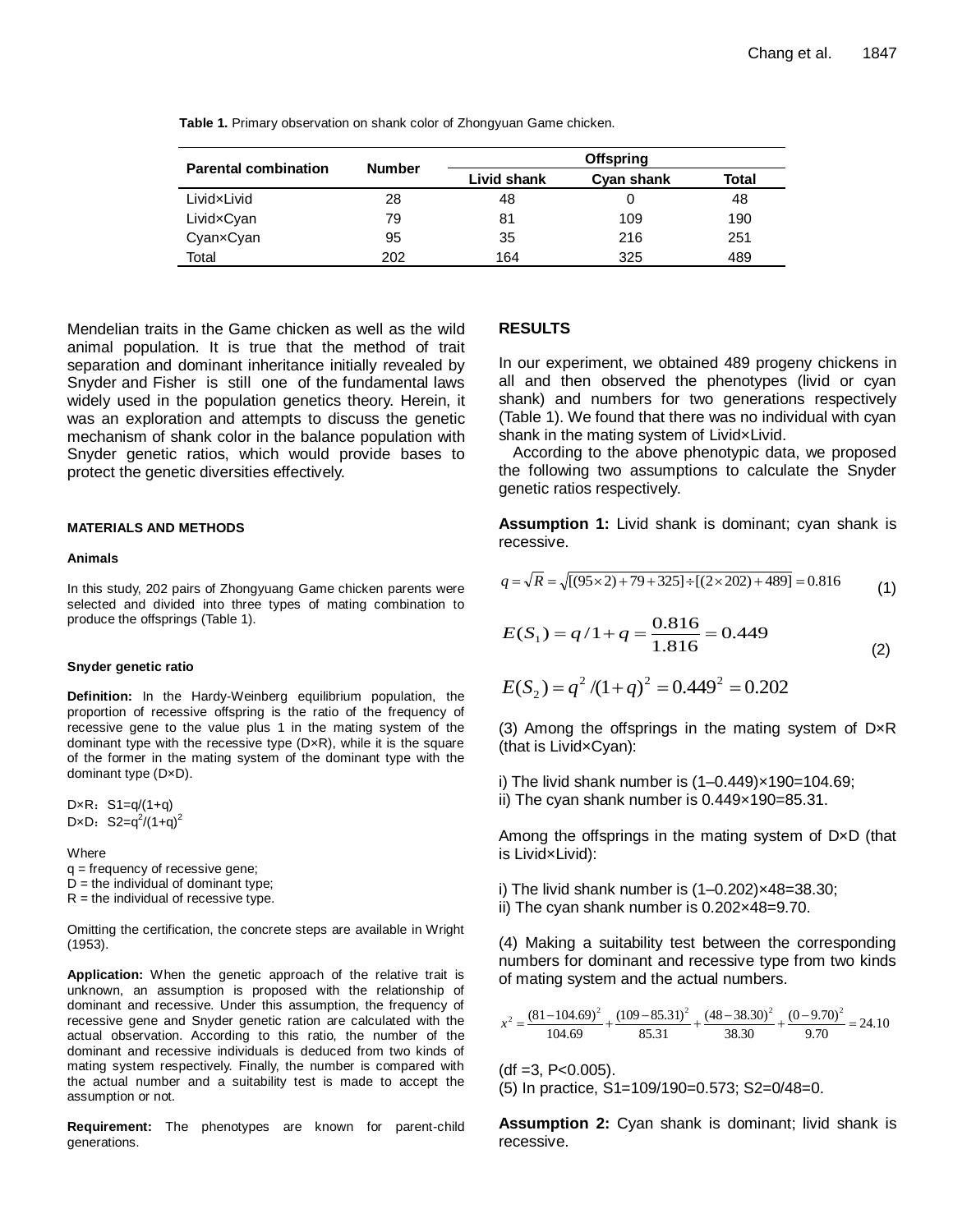**Table 2.** Comparison on the results between two supposed analyses.

| Supposed               |       | E(S1) |       | $E(S_2)$ | $\mathbf{S_{2}}$ |                     |
|------------------------|-------|-------|-------|----------|------------------|---------------------|
| Livid shank>Cyan shank | 0.816 | 0.449 | 0.573 | 0.202    |                  | 24.10 (P<0.005)     |
| Cyan shank>livid shank | 0.579 | 0.367 | 0.426 | 0.135    | 0.139            | $2.92$ (P $>0.30$ ) |

$$
q = \sqrt{R} = \sqrt{(28 \times 2 + 79 + 164) \div (202 \times 2 + 489)} = 0.579
$$
\n(1)

$$
E(S_1) = q/1 + q = \frac{0.579}{1.579} = 0.367
$$
\n(2)

$$
E(S_2) = q^2 / (1 + q)^2 = 0.135
$$

(3) Among the offsprings in the mating system of D×R (that is Livid×Cyan):

i) The livid shank number is (1–0.367)×190=120.27; ii) The cyan shank number is 0.367×190=69.73.

Among the offsprings in the mating system of D×D (that is Cyan×Cyan):

i) The livid shank number is  $(1-0.135) \times 251 = 217.12$ ; ii) The cyan shank number is0.135×251=33.88.

(4) Making a suitability test between the corresponding numbers for dominant and recessive type from two kinds of mating system and the actual numbers.

$$
x^{2} = \frac{(81 - 69.73)^{2}}{69.73} + \frac{(109 - 120.27)^{2}}{120.27} + \frac{(35 - 33.88)^{2}}{33.88} + \frac{(216 - 217.12)^{2}}{217.12} = 2.92
$$

 $(df = 3, P > 0.30).$ (5) In practice, S1=81/190=0.426; S2=35/251=0.139.

Based on the result of a suitability test (Table 2), we accepted the assumption 2. It was indicated that the cyan shank was dominant to the livid shank and the livid shank was a recessive character.

Cyan shank, also known as bluish-green shank, was generally derived from the interaction between carotenoids and dermal melanin, related to W, Id, and E loci. In this study, the estimated genotype of the cyan shank was W  $^+$  W  $^+$  id  $^+$  id  $^+$  e  $^+$  while that of the livid shank was  $w^+ w^+$  id  $^+$  id  $^+$  e  $^+$  e  $^+$ . The genetic mechanism of the shank color was similar to that of the Mendelian trait controlled by a pair of autosomal alleles. Of course, it was possible that there was a kind of allosomal inheritance, but it was normally inapplicable for a lack of reciprocal cross data.

## **DISCUSSION**

Snyder genetic ratio is used to identify briefly the genetic

mechanisms of Mendelian traits in mammals without the genealogical records. It is applied to (1) semi-wild animals and wild animals; (2) rare traits; and (3) traits without systemic observation. As the Snyder genetic ratio is relatively simple and can be directly used on the farm only with the phenotypic data of two parent-child generations, the geneticists pay renewed attention to the Snyder genetic ratio. Jia et al. (1989) have proved that the inheritance of tongue-tied and non-tongue-tied was determined by a pair of autosomal alleles in human, and the tongue-tied was completely dominant compared to the non-tongue-tied. Otto et al. (1994) found the genetic mechanisms of the tongue-tied trait in Brazilians as well as other Mendelian traits with the different penetrance using Snyder genetic ratio. Snyder genetic ratio is the expanded application based on the Hardy-Weinberg equilibrium and also suitable for the sex-linked loci (sexlinked inheritance). For the sex-linked trait in the balanced population, the frequency of homozygote is the square of the corresponding gene frequency in female livestock and male birds while the frequency of heterozygote is twice the corresponding gene frequency product. The absolute difference value of gene frequency between male and female birds falls down by a half with the generation in random mating system, but the gene frequency in the whole population is constant, which is also the reason that our study left the gender out of consideration. In addition to identify the Mendelian traits in animal populations, Snyder genetic ratio can also provide a reference to remodel the inherent superior characteristics of endangered animal species and protect the species resources in our country.

Barrows (1914) had pointed out that the cyan was caused by the appearance of dermal melanin in the cutex. The phenotype of shank and foot depends on the accumulation and interaction effects among key genes, as well as the enhancement or inhibition of dermal melanin caused by the uncertain modifier genes. The role of Id and id<sup>+</sup> alleles is limited to the derma, while E is related to the cutex and also affects the amount of dermal pigment. Dominant white (I) has an epistatic effect on epidermal melanin and dilutes dermal melanin. So the recessive white does. The major inhibitors of dermal melanin are common reed flower gene and dot gene which are both sex-linkage. In addition, the absence of W and w<sup>+</sup> alleles or the interaction between yellow carotenoid and dermal melanin lead to the blue or cyan shank.

Zhongyuan Game chicken includes Henan Game chicken, Wanbei Game chicken and Luxi Game chicken